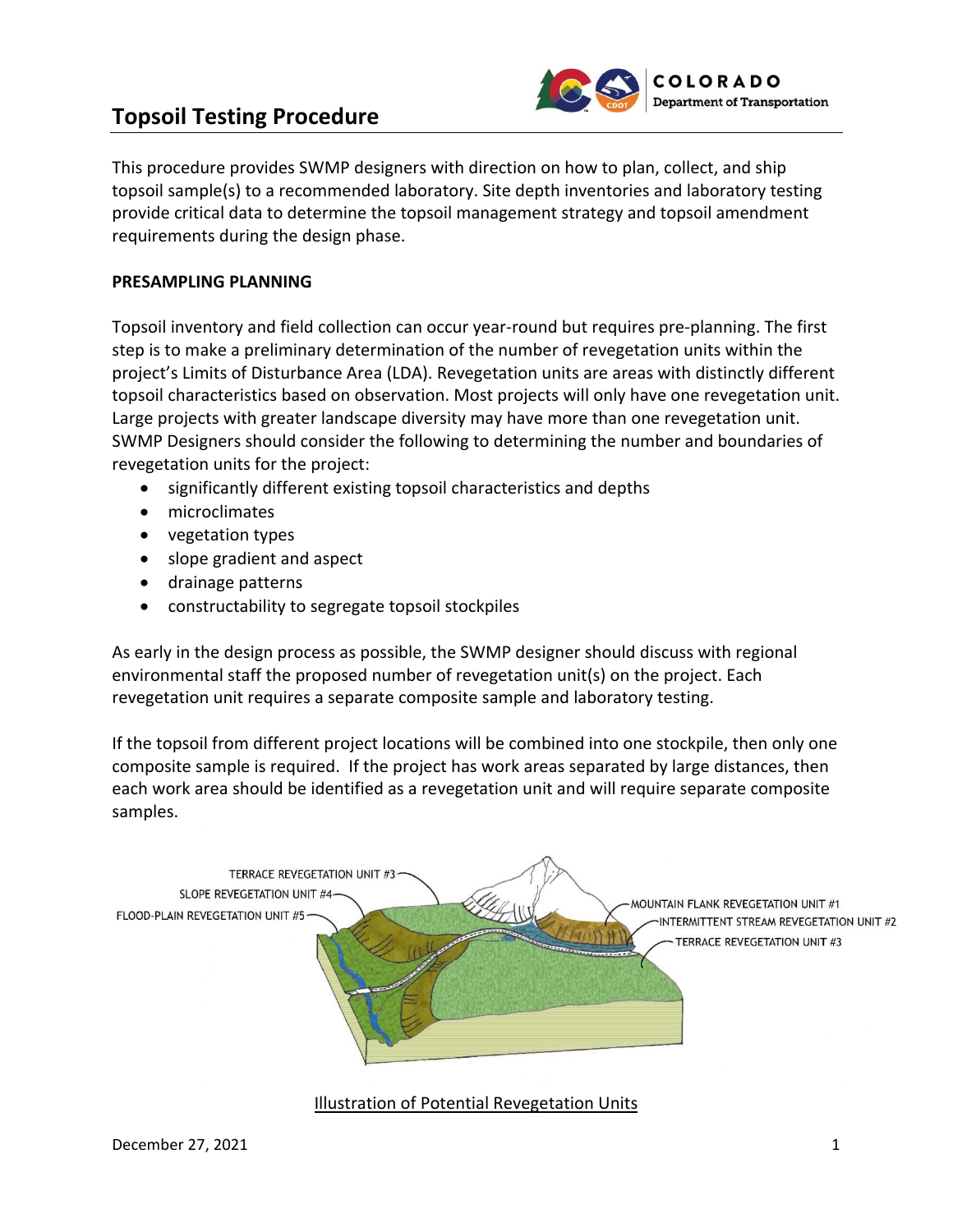

Prior to collection, determine where you are sending samples and post office hours. Have FedEx, UPS or USPS overnight box and mailing label ready. Soil samples should be shipped for overnight delivery on the same day as collected. It is important to keep samples cool during warm weather. The nitrogen results can change dramatically if the samples overheat. Therefore, keep samples in the shade or in a cooler with ice to help prevent excessive heating.

## **Supplies you will need for collection:**

- box for mailing/pre‐addressed label
- One‐gallon plastic bags
- sharpie
- clean, rust-free spade shovel (do not use galvanized or brass implements)
- clean bucket
- soil knife with depth markers (a clean utility or putty knife will also work)
- cooler to keep samples cool
- notebook to note general depth of topsoil at each revegetation unit and litter and duff

# **FIELD INVENTORY AND COLLECTION PROCEDURE**

For most projects, a composite sample from each revegetation unit will provide an accurate representation of the site topsoil. The composite sample minimizes testing costs.

If the determined soil management strategy is to salvage and stockpile on‐site, the locations of the soil pits and depths of topsoil should be shown in the SWMP Initial Site Maps.

### **TOPSOIL DEPTH INVENTORY**

Conduct a topsoil depth inventory by digging six (6) assessment pits within each revegetation unit. Using a clean rust‐free spade or shovel, dig each pit. Overall pit depth is based on the visual indicators of the existing topsoil layer depth, and it should range in depth from three (3) inches to eight (8) inches. Repeat the depth inventory procedure for each vegetation unit.

Once the depth inventory is completed and the areas of anticipated disturbance are determined, an estimate of the amount of available topsoil can be calculated. A revegetation best practice is to redistribute topsoil at a depth equal to or greater than the topsoil horizon of the undisturbed site. Because the majority of CDOT projects will have additional coverage of hardscape after completion, CDOT's standard is to redistribute topsoil at a six-inch (6") depth. If sufficient topsoil quantities are not available, reduce the depth of topsoil redistributed to a minimum of four inch (4") depth and document on the plans and specifications.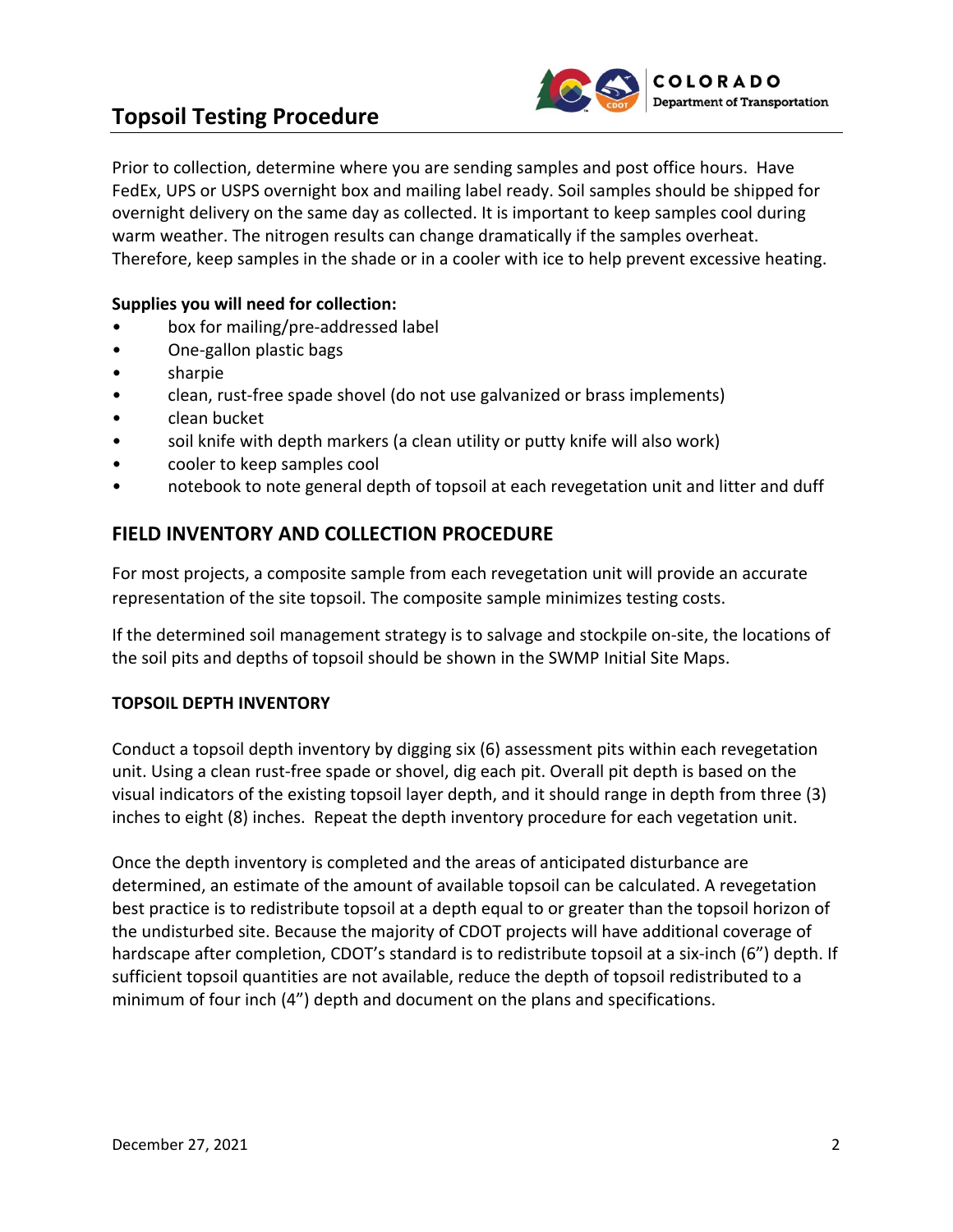



Use the following four indicators to assist with inventorying topsoil depths:

1. **Topography** ‐ Deeper topsoil depths are usually located in drainages and areas undisturbed by previous transportation development. Steep slopes and roadways with cut and fill conditions usually have less topsoil. The location of the six (6) assessment pits should represent anticipated different soil depths based on existing topography within the Limits of Disturbed Area. Do not dig assessment pits in locations of existing shouldering adjacent to the pavement.



# Illustration of how topography within the LDA can affect topsoil depth

2**. Color** – An indicator of topsoil is the brownish or darker colors that occur near the surface. When the tones lighten or a distinct color change occurs, it generally indicates topsoil has ended.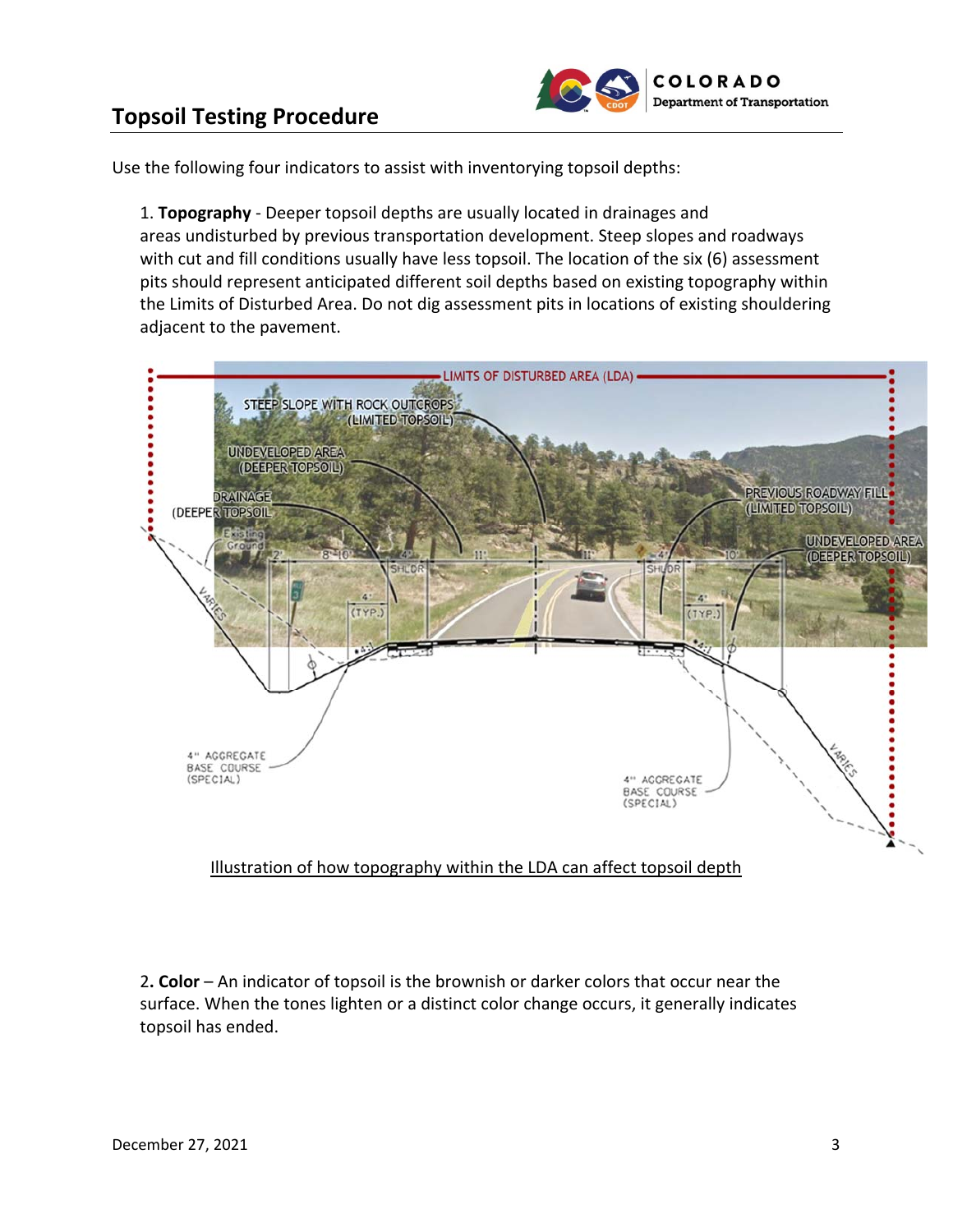# **Topsoil Testing Procedure** *Topsoil* Department of Transportation





Visually distinct color differences between topsoil and subsoil

3. **Topsoil Structure and Texture** ‐ Topsoil has a more balanced texture than the subsoil material. Topsoil layers have consistent textures. Subsoils, especially in high clay conditions will have an irregular blocky appearance.



Visually distinct texture and structure differences between topsoil and subsoil. Note the litter and duff layer.

As part of inventorying topsoil depths for the revegetation unit, the designer should also identify and note if the topsoil surface contains areas of litter and duff. "Litter and duff" is the layer of fresh and decomposed needles and leaves covering the ground surface of forest and shrub plant communities. This organic material is a valuable source of seeds and nutrients for

 $D$ ecember 27, 2021  $\overline{4}$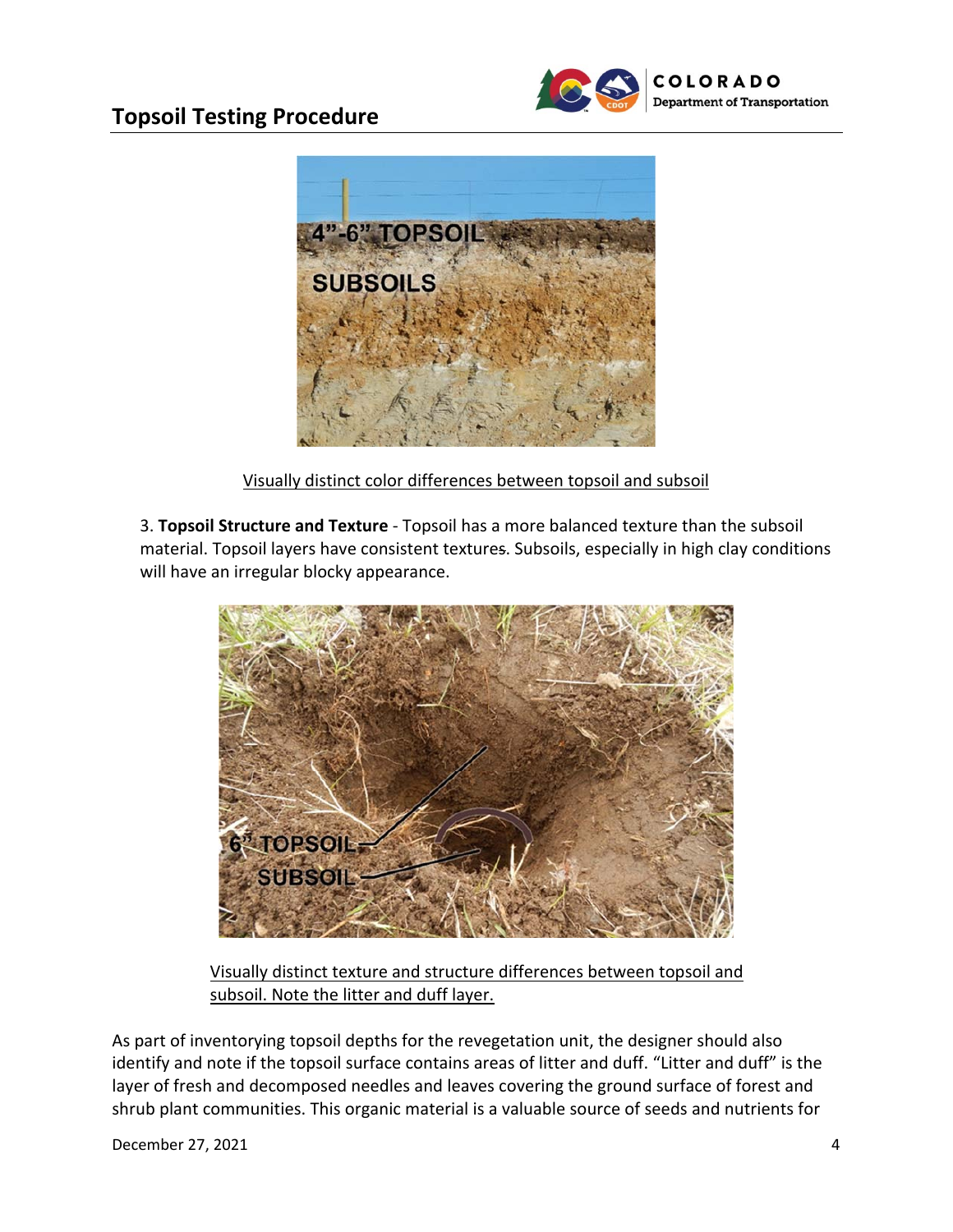

plant growth. Based on the site assessment of desirable or problematic preexisting plant species, the direction should be given to either stockpile litter and duff with the topsoil or dispose of it offsite. Document the topsoil management strategy for each of the revegetation units on the SWMP site maps.

## **SAMPLE COLLECTION**

 To collect a representative slice from each of the soil assessment pits, use the spade and cut a ½" thick slice, straight down and not angled, from the side of the soil pit. Evenly sample the topsoil based on the determined depth. For example, if the topsoil depth is six inches (6"), sample the entire six inches (6") equally (see diagram below).



- Remove any plant material (leaves, twigs, etc.) from the sample.
- Place the six (6) samples from each assessment pit into a bucket and thoroughly mix with the shovel and break up the clods.
- Place approximately three (3) cups of the sample into a one-gallon zipper-seal plastic bag. This is the composite sample from the six assessment pits for the revegetation unit.
- Label the plastic bag with the name and telephone number of the SWMP designer/sample collector, revegetation unit #, project construction code and approximate Mile Marker Post.
- Repeat the soil sampling procedure for each vegetation unit. Use a separate plastic bag for each vegetation unit sampled.
- Keep samples cool by leaving in shade and/or place in a cooler with ice.